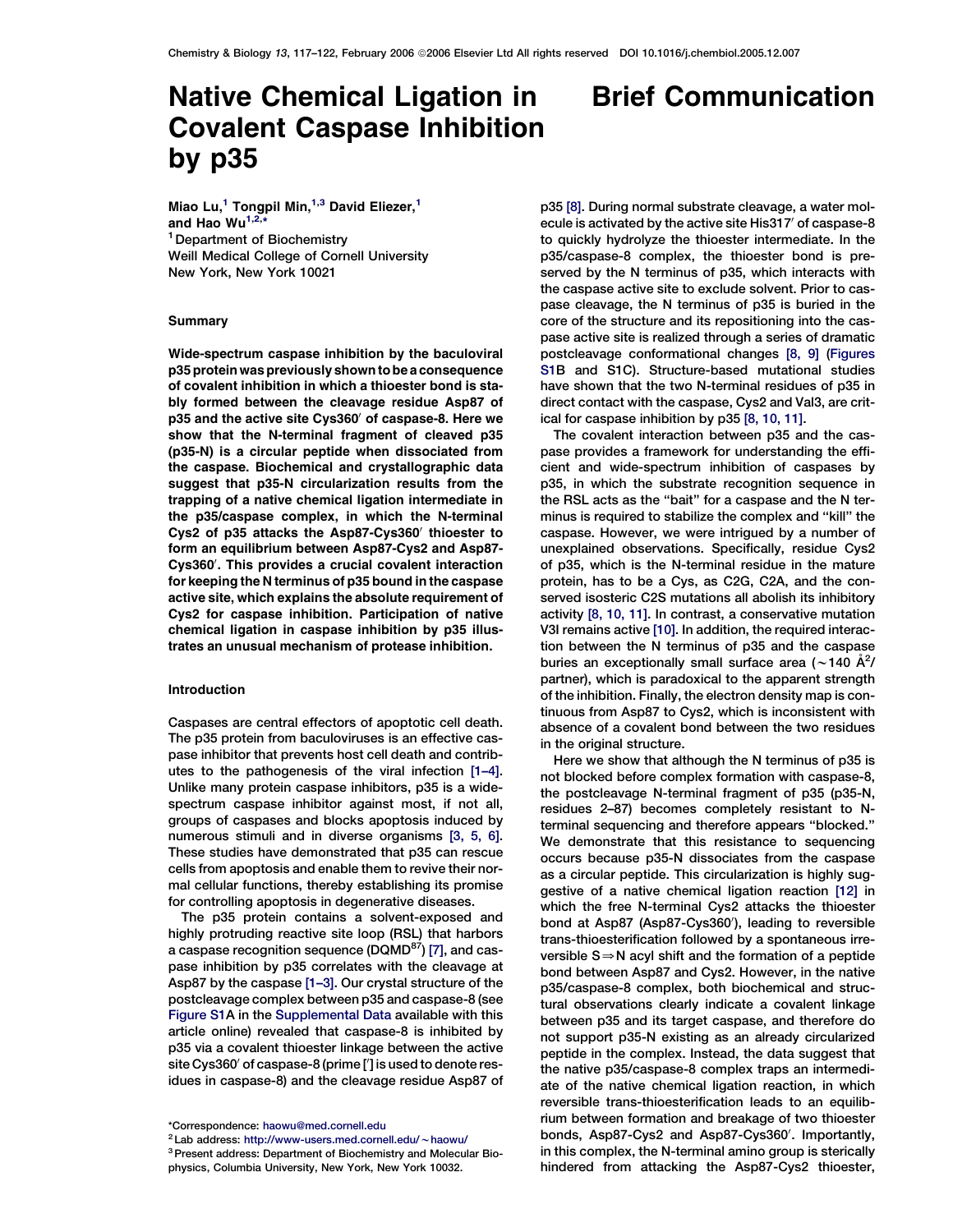<span id="page-1-0"></span>preventing completion of the chemical ligation reaction. Upon denaturation, however, the thioester becomes accessible to the Cys2 amino group and rearranges to form the circular peptide. This revised model of caspase inhibition by p35 reveals that the N terminus of p35 utilizes a covalent mechanism to remain in the caspase active site and contributes to caspase inhibition. It explains each of the intriguing and unexplained observations described above and provides additional novel insights into caspase inhibition by p35 as well as protease inhibition in general.

#### **Results**

### p35 Becomes Resistant to N-Terminal Edman Sequencing after Complex Formation with a Caspase

Ever since the original report on the caspase inhibitory activity of p35, it has been noted that p35 could not undergo N-terminal Edman sequencing [\[1, 3, 8, 11\]](#page-4-0). Although these experiments were performed on the p35-N fragment after p35 forms a complex with and gets cleaved by a target caspase, it was assumed that the N terminus of full-length p35 is also blocked, for example, by acetylation.

Our site-directed mutational studies showed that p35 mutations such as C2S completely abolished the inhibitory activity of p35 against caspase-3 or caspase-8 and prevented the formation of a covalent complex with either of the target caspases [\[10\]](#page-5-0). Because the N terminus of p35 directly contacts the caspase active site and N-terminal modifications often vary with the nature of the N-terminal residue, we performed N-terminal sequencing on the C2S mutant to determine whether its N terminus is still blocked and whether the mutational effect may be due to a change of N-terminal modification. To our surprise, the C2S mutant of full-length p35 could be N-terminally sequenced (Table 1), indicating that the N terminus is not blocked. In addition, to our further surprise, even wild-type full-length p35 could be N-terminally sequenced, demonstrating the absence of covalent modification that prevents Edman degradation. Therefore, the earlier assumption that the N terminus of p35 is modified is incorrect. Rather, it is the p35-N fragment generated after complex formation with a caspase that is resistant to N-terminal sequencing (Table 1). This resistance is not simply due to caspase cleavage, because the C2S mutant of p35 can still be cleaved by caspase-8 but its p35-N fragment is not resistant to Edman sequencing.

#### Native Chemical Ligation Chemistry in Caspase Inhibition by p35: The p35-N Fragment Is a Circular Peptide

The resistance of p35-N, but not p35, to Edman sequencing is intriguing. Because the thiol side chain of the N-terminal Cys2 residue is absolutely required for caspase inhibition by p35, we contemplated the possibility that the thiol group may participate in a chemical reaction that is required for both the stabilization of the postcleavage p35/caspase complex and the modification of the p35 N terminus.

In the p35/caspase-8 complex, the cleavage residue Asp87 of p35 is linked to the active site Cys360' of

| Table 1. Edman Sequencing of p35 and p35-N |                  |
|--------------------------------------------|------------------|
| p35 or Its Fragment p35-N                  | Edman Sequencing |
| p35                                        |                  |
| Wild-type                                  | Sensitive        |
| C <sub>2</sub> S                           | Sensitive        |
| p35-N                                      |                  |
| Wild-type                                  | Resistant        |
| C <sub>2</sub> S                           | Sensitive        |
| Wild-type, 10 mM DTT                       | Resistant        |
| Wild-type, 100 mM DTT                      | Resistant        |
| Wild-type, 10 mM cysteine                  | Resistant        |
| Wild-type, 100 mM cysteine                 | Resistant        |
| p35-N with CNBr Treatment                  |                  |
| Fragment D87-V7                            | Present          |
| Fragment N36-P42                           | Present          |
| Fragment M46-P52                           | Present          |
| Fragment F47-153                           | Present          |

Protein expression and purification were performed as described previously [\[8, 10\].](#page-5-0) All Edman sequencing experiments were performed on an Applied Biosystems Procise 494/HT protein sequencer (Foster City, CA), with cyanogen bromide (CNBr) digestion performed similarly as described previously [\[16\].](#page-5-0)

caspase-8 via a thioester bond, which is protected from hydrolysis due to elimination of solvent accessibility by the N terminus of p35 [\[8\]](#page-5-0). The repositioning of the N terminus of p35 into the active site could allow the thiol side chain of Cys2 to attack the thioester bond in the same fashion that would occur in native chemical ligation [\[12, 13\].](#page-5-0) Two steps are involved in native chemical ligation. First, the thiol of an N-terminal Cys residue attacks a C-terminal thioester, leading to a reversible trans-thioesterification. Second, the free amino terminus attacks the thioester to induce an irreversible  $S\Rightarrow N$  acyl shift, leading to formation of a peptide bond between the C-terminal residue of the thioester and the attacking N-terminal Cys. For the p35-N fragment, such a reaction would produce a circular peptide by linking Asp87 and Cys2 via a peptide bond and would explain the consequent resistance of p35-N to Edman sequencing.

To determine whether wild-type p35-N is circular, we first attempted mass spectrometry analysis of tryptic fragments of p35-N. Although the masses of the observed fragments are consistent with the sequence of p35-N, a crucial anticipated fragment, corresponding either to a linear p35-N (residues Cys2–Arg20) or to a circular p35-N (residues Asp81–Arg20), could not be recovered. We therefore took an alternative approach using cyanogen bromide (CNBr) digest and Edman N-terminal sequencing. We subjected the p35/caspase-8 complex to SDS-PAGE followed by blotting onto a PVDF membrane ([Figure 1](#page-2-0)A). The protein band corresponding to p35-N was excised and submitted for N-terminal sequencing, with and without pretreatment by CNBr that cleaves proteins after Met residues ([Figure 1](#page-2-0)B).

As expected, N-terminal sequencing of p35-N without CNBr treatment did not yield any amino acids [\(Figure 1C](#page-2-0)). With CNBr treatment, if p35-N is a circular peptide, a unique sequence of D87-C2-V3-I4-F5-P6-V7 should be revealed. Indeed, this sequence was clearly present in the N-terminal sequencing reaction of CNBr-treated p35-N, in addition to the expected N termini from other regions of p35-N [\(Figures 1](#page-2-0)D–1F; Table 1). This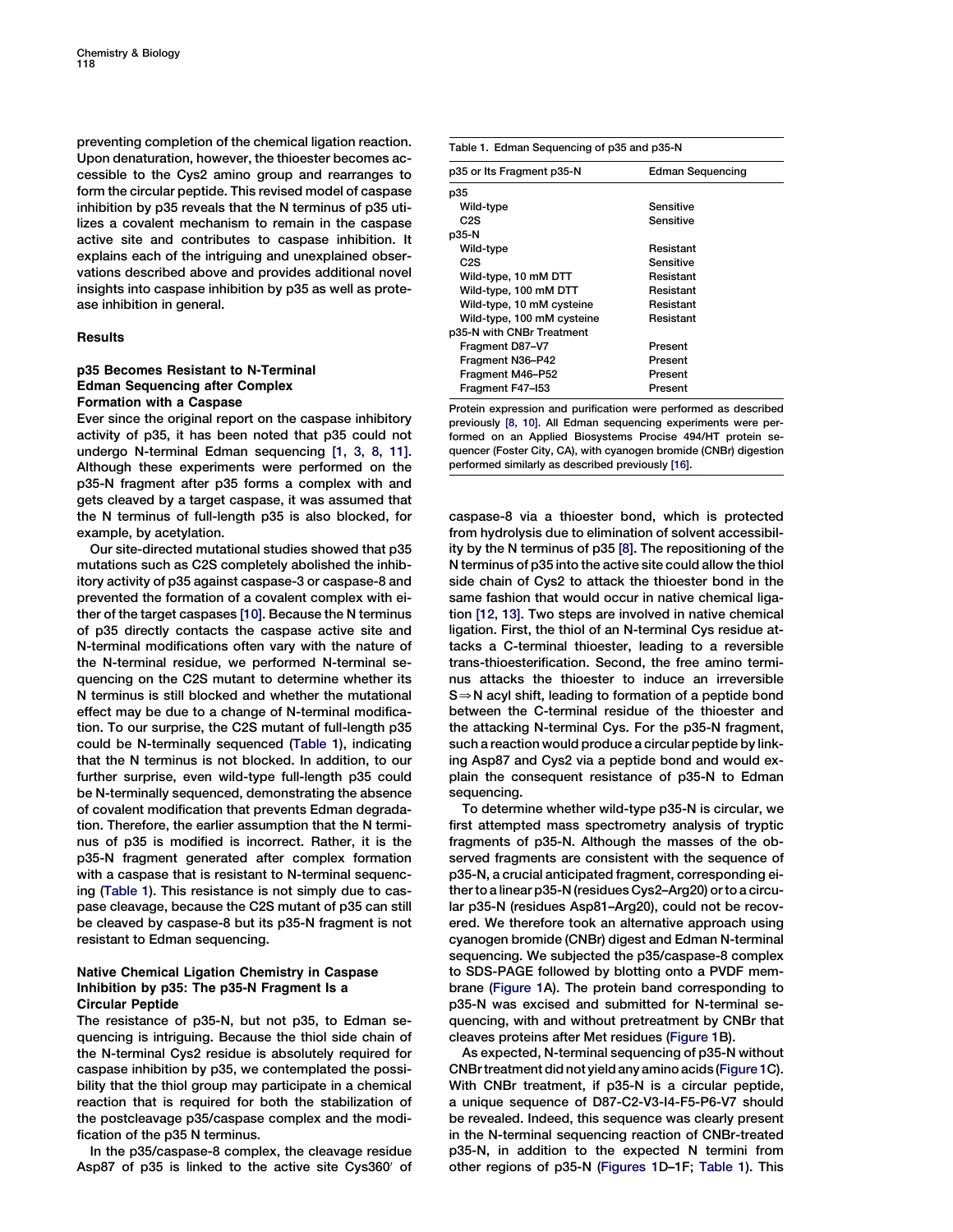<span id="page-2-0"></span>



(A) SDS-PAGE of p35/caspase-8 complex, showing the band corresponding to p35-N. p35-C is the C-terminal fragment of cleaved p35, and p18 and p12 are the large and small subunits of caspase-8, respectively.

(B) Sequence of p35-N (residues 2–87) and expected CNBr treatment fragments if p35-N is circular. Residue numbers for selected residues are labeled.

(C) Chromatogram for the first cycle of Edman sequencing of p35-N. (D) Chromatogram for the first cycle of Edman sequencing of CNBrtreated p35-N. Asp87 will only be present if p35-N is circular because otherwise it would have been released during CNBr digest.

demonstrates that p35-N is circular, linked via a peptide bond between Asp87 and Cys2.

Although p35-N is circular upon dissociation from the caspase, the native p35/caspase-8 complex appears to trap an intermediate in the first step of native chemical ligation, which leads to p35-N circularization upon complex denaturation and dissociation. In such an intermediate, the thiol group of Cys2 would react with the Asp87-Cys360' thioester to establish an equilibrium between the Asp87-Cys2 and Asp87-Cys360' thioesters. Notably, in native chemical ligation reactions, formation and breakage of the equivalent thioesters are reversible.

To exclude the possibility that generation of the circular peptide takes place in solution after denaturation via an attack of Cys2 on the Asp87-Cys360' thioester, we used high concentrations of free thiols to compete with the reaction. We treated the p35/caspase-8 complex with 10 mM or 100 mM dithiothreitol (DTT) or cysteine in SDS buffer, boiled the samples for 10 min, separated the samples on an SDS-PAGE, and blotted the samples to a PVDF membrane. The p35-N bands remained resistant to Edman sequencing even at 100 mM DTT or cysteine [\(Table 1](#page-1-0)), showing that the circularization was not inhibited by free thiols. This suggests that the Asp87-Cys2 thioester intermediate is already formed in the native p35/caspase-8 complex, which is trapped because the acyl shift required for peptide bond formation in the second step of the reaction is prevented, as described below.

### Continuous Electron Density Supports Covalent Interaction between the p35 N Terminus and Residue Asp87 in the Native p35/Caspase-8 Complex

The crystal structure of the p35/caspase-8 complex [\[8\]](#page-5-0) supports the presence of a covalent interaction between the p35 N terminus and the p35 cleavage residue Asp87, as would be expected in a trapped thioester intermediate state of native chemical ligation. The p35/caspase-8 structure was originally determined by molecular replacement using uncleaved p35 and caspase-8 as models [\[7, 8\]](#page-5-0). Based on the initial electron density map, calculated without the region of the RSL around the cleavage residue Asp87 ( $\Delta$ 81–95) and with the N-terminal residues still buried in the core of p35, and a simulated annealing omit electron density map, Asp87 is clearly connected to both Cys360' of caspase-8 and Cys2 at the N terminus of p35. Although the continuity of the electron density at 3.0 Å resolution does not unambiguously demonstrate the covalent interaction, the combined biochemical and crystallographic data compellingly indicate the existence of a thioester bond between Asp87 and Cys2. Indeed, the electron density can be easily modeled as the equilibrium between Asp87-Cys2 and Asp87-Cys360' thioester bonds ([Figures 2A](#page-3-0) and 2B).

<sup>(</sup>E) Chromatogram for the second cycle of Edman sequencing of CNBr-treated p35-N, showing the presence of an acrylamide derivative of Cys (labeled as Cys\*).

<sup>(</sup>F) Chromatogram for the third cycle of Edman sequencing of CNBrtreated p35-N.

In (D)–(F), amino acid residues in each of the four expected CNBrderived fragments are labeled.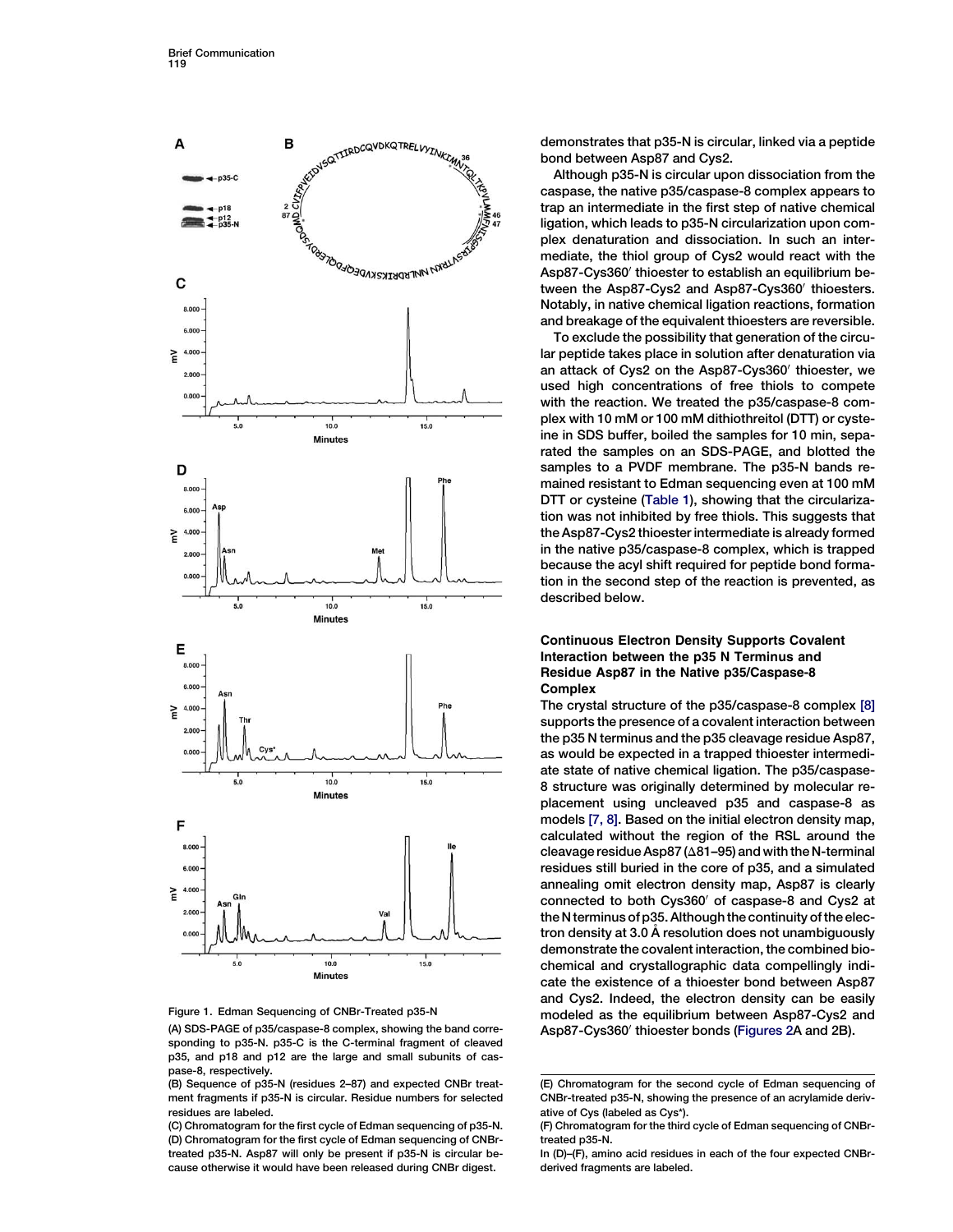<span id="page-3-0"></span>

Figure 2. Stereo Diagrams of Modeled Reversible Trans-Thioesterification, the Native Chemical Ligation Intermediate Trapped in the p35/Caspase-8 Complex

The thioesters, Asp87-Cys360' (A) and Asp87-Cys2 (B), are shown in stick models with several adjacent residues and superimposed with the simulated annealing omit map contoured at 1o. Selective residues are labeled in magenta and blue for caspase-8 and p35, respectively. Note the continuity of the electron density from Asp87 to Cys2 of its N terminus and to Cys360' of caspase-8.

### The Native p35/Caspase-8 Complex Prevents Irreversible Acyl Shift and Completion of the Native Chemical Ligation Reaction

Analysis of the crystal structure of the p35/caspase-8 complex reveals that once attacked by the thiol of Cys2, the carbonyl carbon of Asp87 is no longer accessible to the free amino group of Cys2. This makes the free amino group sterically unable to attack the Asp87- Cys2 thioester, much in the same way that water is unable to attack the Asp87-Cys360' bond. Because attack by the free amino group induces the  $S \Rightarrow N$  acyl shift, which is absolutely required for the second step of the chemical ligation reaction, steric hindrance of such an attack explains why circularization of p35-N cannot proceed within the complex, and only occurs upon complex denaturation.

#### **Discussion**

The discovery that p35-N is a circular peptide reveals the involvement of native chemical ligation chemistry in caspase inhibition by p35. In this model, three chemical steps are involved in the formation and dissociation of the p35/caspase complex ([Figure 3](#page-4-0)). First, a target caspase recognizes the substrate sequence in the RSL of p35. The active site Cys of the caspase (Cys360' in caspase-8) forms a thioester intermediate with the cleavage

residue Asp87. The portion of the RSL beyond Asp87 dissociates from the caspase, leading to dramatic conformational changes in p35. Second, as a result of the p35 conformational change, the previously buried p35 N terminus is liberated and finds its way into the active site of the caspase. There, a native chemical ligation reaction involving the Asp87-Cys360' thioester and the Nterminal Cys2 is trapped at the thioester equilibrium intermediate step. At this point, Asp87 is inaccessible to the free amino group of p35-N, preventing p35-N circularization. The Asp87-Cys2 thioester provides a crucial covalent interaction for keeping the N terminus of p35 in the caspase active site. Finally, upon denaturation of the p35/caspase complex, the free amino group of Cys2 is able to participate in the  $S \Rightarrow N$  shift required for peptide bond formation between Asp87 and Cys2. This model explains each of the three previously unexplained intriguing observations on caspase inhibition by p35: (1) the absolute requirement for Cys2, (2) the continuous electron density from Asp87 to Cys2, and (3) the exceptionally small surface area of interaction at the p35 N terminus.

Previously we, as well as others, have shown that under mild SDS treatment in the absence of reducing agent and at lower pH, p35-N is present both as an SDS-stable adduct with the large subunit of the caspase and as a dissociated peptide [\[8, 11\].](#page-5-0) It is likely that in these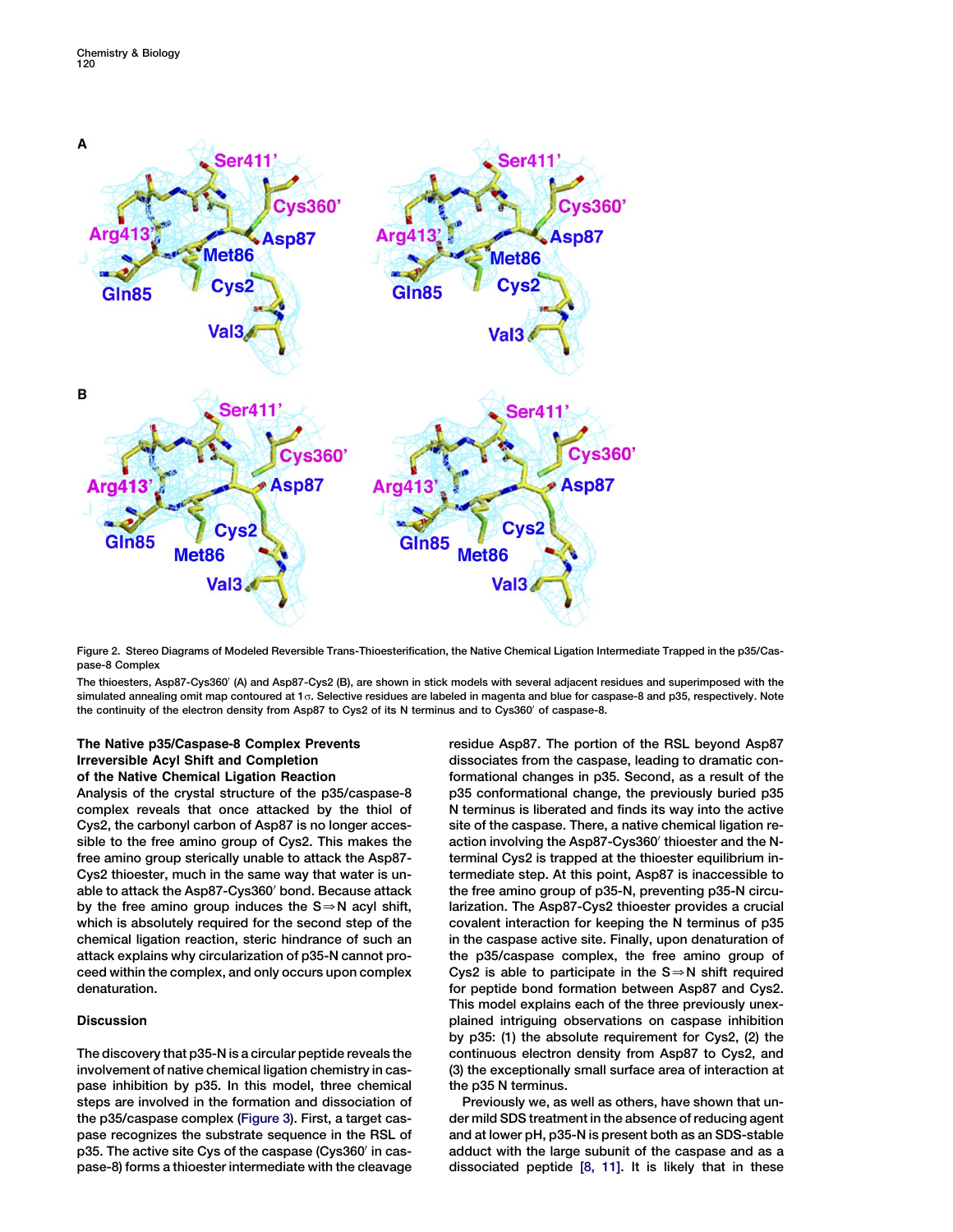<span id="page-4-0"></span>

Figure 3. Native Chemical Ligation in the Native and Denatured States of the p35/Caspase-8 Complex Residue numbers are labeled to the top right or bottom right of each atom, and hydrogen atoms are omitted from the diagram. Caspase-8 is shown by filled rectangles, while p35 is shown by open rectangles. Curved lines represent the protein sequences between Cys2 and Asp87 in p35-N. In the native state, the free amino group at the N terminus of p35-N is inaccessible to Asp87.

SDS-PAGE samples, the partition between the adduct and the isolated p35-N is reflective of the native thioester equilibrium between the p35-N/caspase thioester and the p35-N circular thioester that rearranges to form a circular peptide. Consistent with this observation, the p35- N band in these mildly treated samples is also resistant to Edman sequencing and is circular (data not shown).

If in the p35/caspase complex the thioesters between Asp87 and Cys360' or Cys2 are in equilibrium, why is it that the complex does not fall apart when the Asp87- Cys360' bond breaks transiently and why does the N terminus not leave the active site when the Asp87-Cys2 bond breaks transiently? Presumably the fast rate of the reversible chemical reaction disallows dissociation of either the N terminus or the caspase recognition sequence of p35 from the caspase active site. These p35 segments are temporarily held in place, albeit weakly, by noncovalent interactions. However, the inhibitory reaction does exhibit leakage, in which dissociation of a fraction of the complexes may occur stochastically [3].

Because the Asp87-Cys2 and Asp87-Cys360' thioesters interconvert through a tetrahedral intermediate, is it possible that this is the trapped state in the p35/caspase-8 complex? Our experimental data do not distinguish this possibility from the thioester equilibrium because both would have been consistent with the continuity of the electron density. The choice of thioester equilibrium over tetrahedral intermediate is based primarily on what we know about protein structure and function. Proteins do not appear to have the ability to stabilize tetrahedral intermediates of any kind, and a stable tetrahedral intermediate has never been observed in any crystal structure. The closest example might be the cryogenic trapping of a transient tetrahedral intermediate in the hydrolysis of the acyl-enzyme complex of elastase with  $\beta$ -casomorphin-7, in which the tetrahedral state lasts less than 2 min after initiation of the reaction [\[14\].](#page-5-0)

#### **Significance**

Native chemical ligation chemistry is now frequently used in vitro as a semisynthetic technique to ligate peptide segments containing fluorophores, stable isotopes, or unnatural amino acids to recombinantly expressed proteins via a peptide bond [\[12, 13\]](#page-5-0). In vivo, native chemical ligation is utilized as part of the chemistry of posttranslational protein splicing, a natural process identified in many organisms [\[15\]](#page-5-0). In protein splicing, an intein in a polypeptide chain is excised and two exteins upstream and downstream of the intein are joined [\[15\].](#page-5-0) The revelation of a novel role for native chemical ligation in caspase inhibition by p35 further demonstrates the power of this chemistry and adds to our understanding of the wide repertoire of modes of protease inhibition.

#### Supplemental Data

Supplemental Data include one figure and can be found with this article online at [http://www.chembiol.com/cgi/content/full/13/2/](http://www.chembiol.com/cgi/content/full/13/2/117/DC1/) [117/DC1/.](http://www.chembiol.com/cgi/content/full/13/2/117/DC1/)

#### Acknowledgments

We thank John S. Smith for N-terminal Edman sequencing and Drs. Tom Muir, Tadhg Begley, Brian Chait, and Scott Blanchard for insightful discussions. This work was supported by National Institutes of Health grant RO1-AI50872.

Received: September 27, 2005 Revised: November 18, 2005 Accepted: December 19, 2005 Published: February 24, 2006

#### References

- 1. Bump, N.J., Hackett, M., Hugunin, M., Seshagiri, S., Brady, K., Chen, P., Ferenz, C., Franklin, S., Ghayur, T., Li, P., et al. (1995). Inhibition of ICE family proteases by baculovirus antiapoptotic protein p35. Science 269, 1885–1888.
- 2. Xue, D., and Horvitz, H.R. (1995). Inhibition of the Caenorhabditis elegans cell-death protease CED-3 by a CED-3 cleavage site in baculovirus p35 protein. Nature 377, 248–251.
- 3. Zhou, Q., Krebs, J.F., Snipas, S.J., Price, A., Alnemri, E.S., Tomaselli, K.J., and Salvesen, G.S. (1998). Interaction of the baculovirus anti-apoptotic protein p35 with caspases. Specificity, kinetics, and characterization of the caspase/p35 complex. Biochemistry 37, 10757–10765.
- 4. Clem, R.J. (2005). The role of apoptosis in defense against baculovirus infection in insects. Curr. Top. Microbiol. Immunol. 289, 113–129.
- 5. White, K., Tahaoglu, E., and Steller, H. (1996). Cell killing by the Drosophila gene reaper. Science 271, 805–807.
- 6. Beidler, D.R., Tewari, M., Friesen, P.D., Poirier, G., and Dixit, V.M. (1995). The baculovirus p35 protein inhibits Fas- and tumor necrosis factor-induced apoptosis. J. Biol. Chem. 270, 16526– 16528.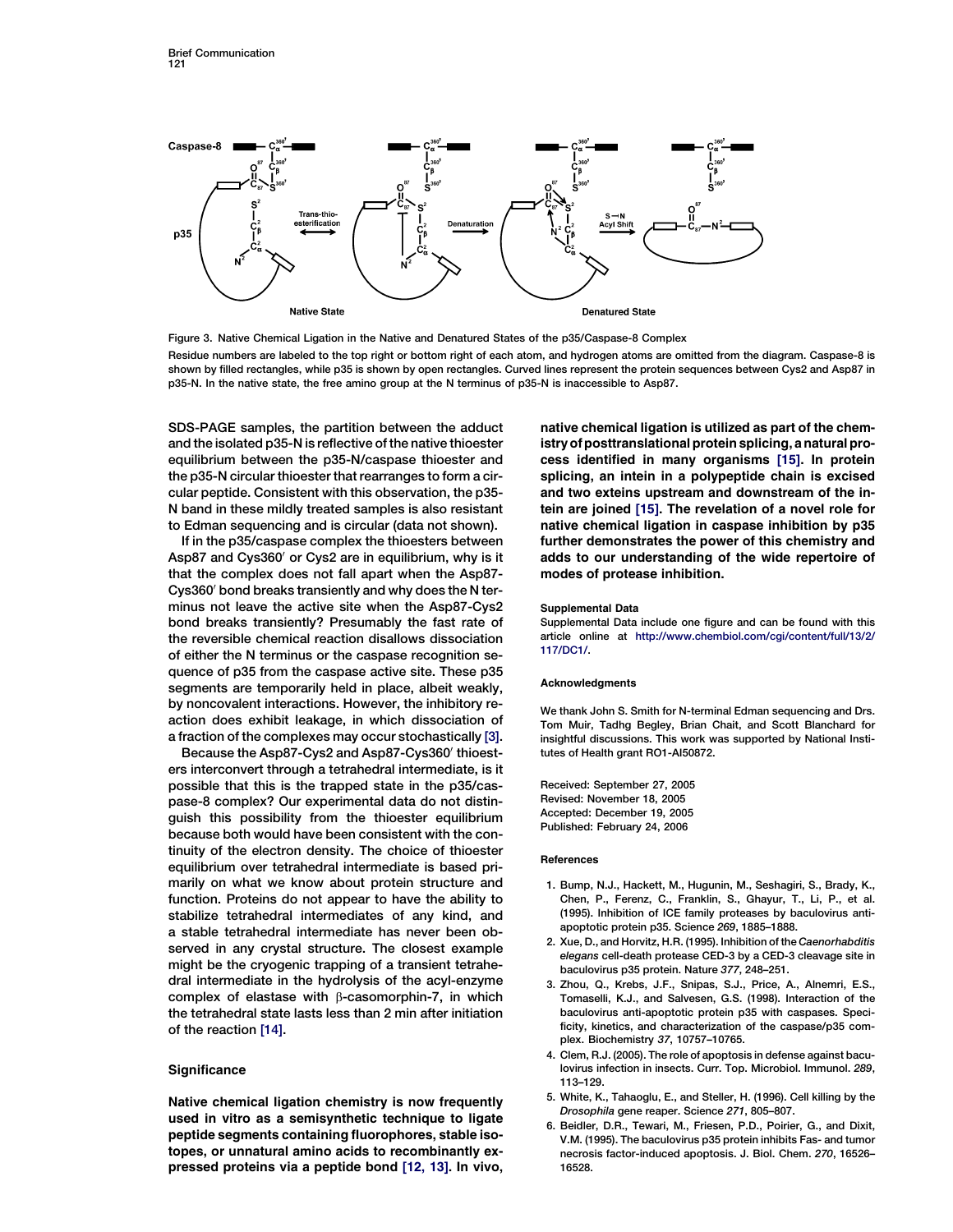- <span id="page-5-0"></span>7. Fisher, A.J., Cruz, W., Zoog, S.J., Schneider, C.L., and Friesen, P.D. (1999). Crystal structure of baculovirus P35: role of a novel reactive site loop in apoptotic caspase inhibition. EMBO J. 18, 2031–2039.
- 8. Xu, G., Cirilli, M., Huang, Y., Rich, R.L., Myszka, D.G., and Wu, H. (2001). Covalent inhibition revealed by the crystal structure of the caspase-8/p35 complex. Nature 410, 494–497.
- 9. dela Cruz, W.P., Friesen, P.D., and Fisher, A.J. (2001). Crystal structure of baculovirus P35 reveals a novel conformational change in the reactive site loop after caspase cleavage. J. Biol. Chem. 276, 32933–32939.
- 10. Xu, G., Rich, R.L., Steegborn, C., Min, T., Huang, Y., Myszka, D.G., and Wu, H. (2003). Mutational analyses of the p35-caspase interaction. A bowstring kinetic model of caspase inhibition by p35. J. Biol. Chem. 278, 5455–5461.
- 11. Riedl, S.J., Renatus, M., Snipas, S.J., and Salvesen, G.S. (2001). Mechanism-based inactivation of caspases by the apoptotic suppressor p35. Biochemistry 40, 13274–13280.
- 12. Dawson, P.E., Muir, T.W., Clark-Lewis, I., and Kent, S.B. (1994). Synthesis of proteins by native chemical ligation. Science 266, 776–779.
- 13. Hofmann, R.M., and Muir, T.W. (2002). Recent advances in the application of expressed protein ligation to protein engineering. Curr. Opin. Biotechnol. 13, 297–303.
- 14. Wilmouth, R.C., Edman, K., Neutze, R., Wright, P.A., Clifton, I.J., Schneider, T.R., Schofield, C.J., and Hajdu, J. (2001). X-ray snapshots of serine protease catalysis reveal a tetrahedral intermediate. Nat. Struct. Biol. 8, 689–694.
- 15. Xu, M.Q., and Evans, T.C., Jr. (2001). Intein-mediated ligation and cyclization of expressed proteins. Methods 24, 257–277.
- 16. Hermann, P.M., van Kesteren, R.E., Wildering, W.C., Painter, S.D., Reno, J.M., Smith, J.S., Kumar, S.B., Geraerts, W.P., Ericsson, L.H., Smit, A.B., et al. (2000). Neurotrophic actions of a novel molluscan epidermal growth factor. J. Neurosci. 20, 6355–6364.

#### Accession Number

The p35/caspase-8 complex structure has been deposited in the Protein Data Bank under ID code [1FUN.](www.ncbi.nlm.nih.gov)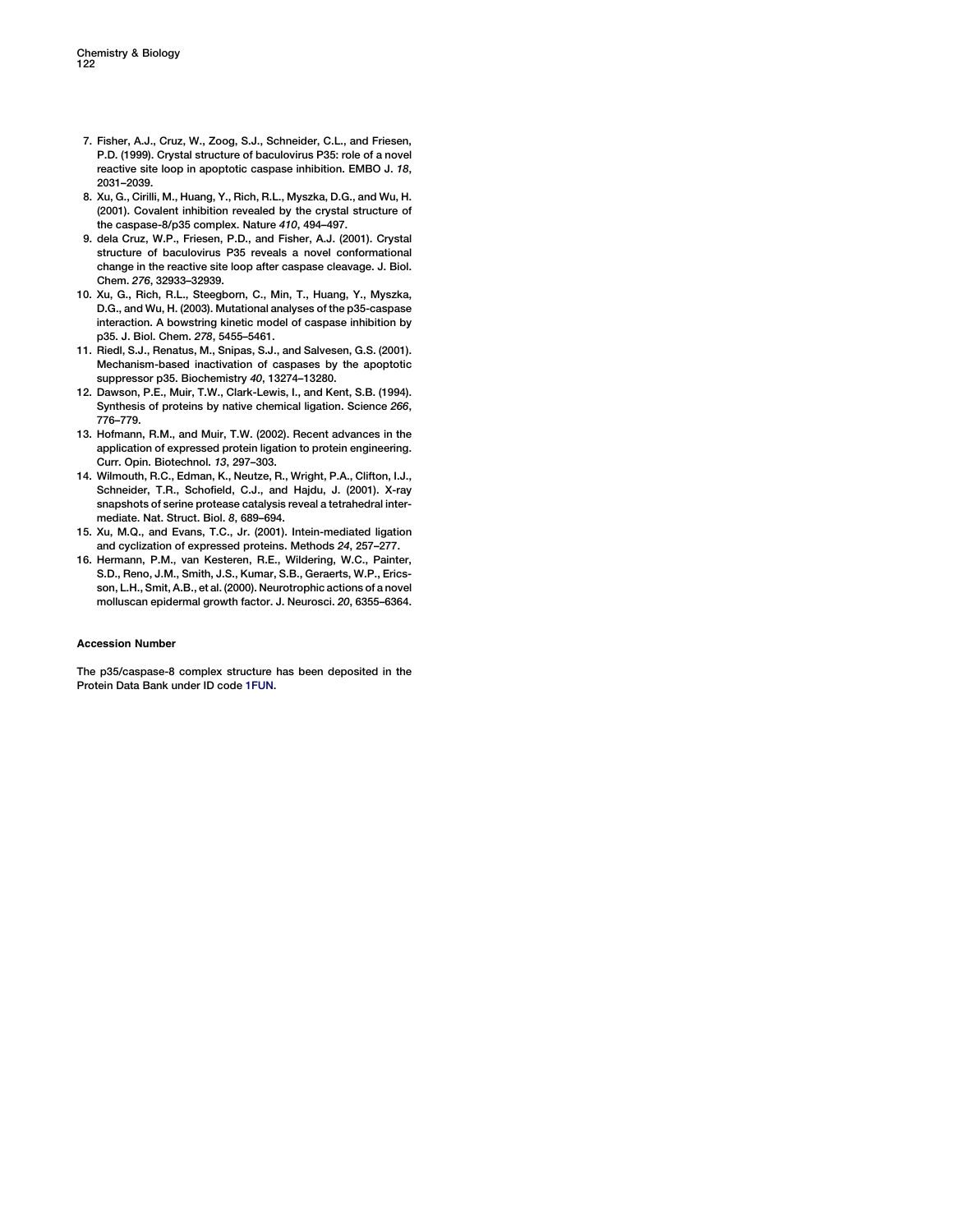### **Supplemental Data**

### **Native Chemical Ligation in**

## **Covalent Caspase Inhibition by p35**

**Miao Lu, Tongpil Min, David Eliezer, and Hao Wu** 



Figure S1. Crystal Structure of the Postcleavage p35/Caspase-8 Complex

(A) Ribbon diagram of the entire complex. p35-N, blue and dark green; p35-C, cyan and yellowish green; caspase-8 large subunit (p18), magenta and red; caspase-8 small subunit (p12), orange and yellow. (B, C) Worm diagrams of p35 before and after complex formation, respectively. N-terminal residues 2-12 are shown in red; the RSL residues are shown in green. Remaining p35-N is in blue and p35-C in cyan. The positions of the N-terminus and the RSL are labeled.